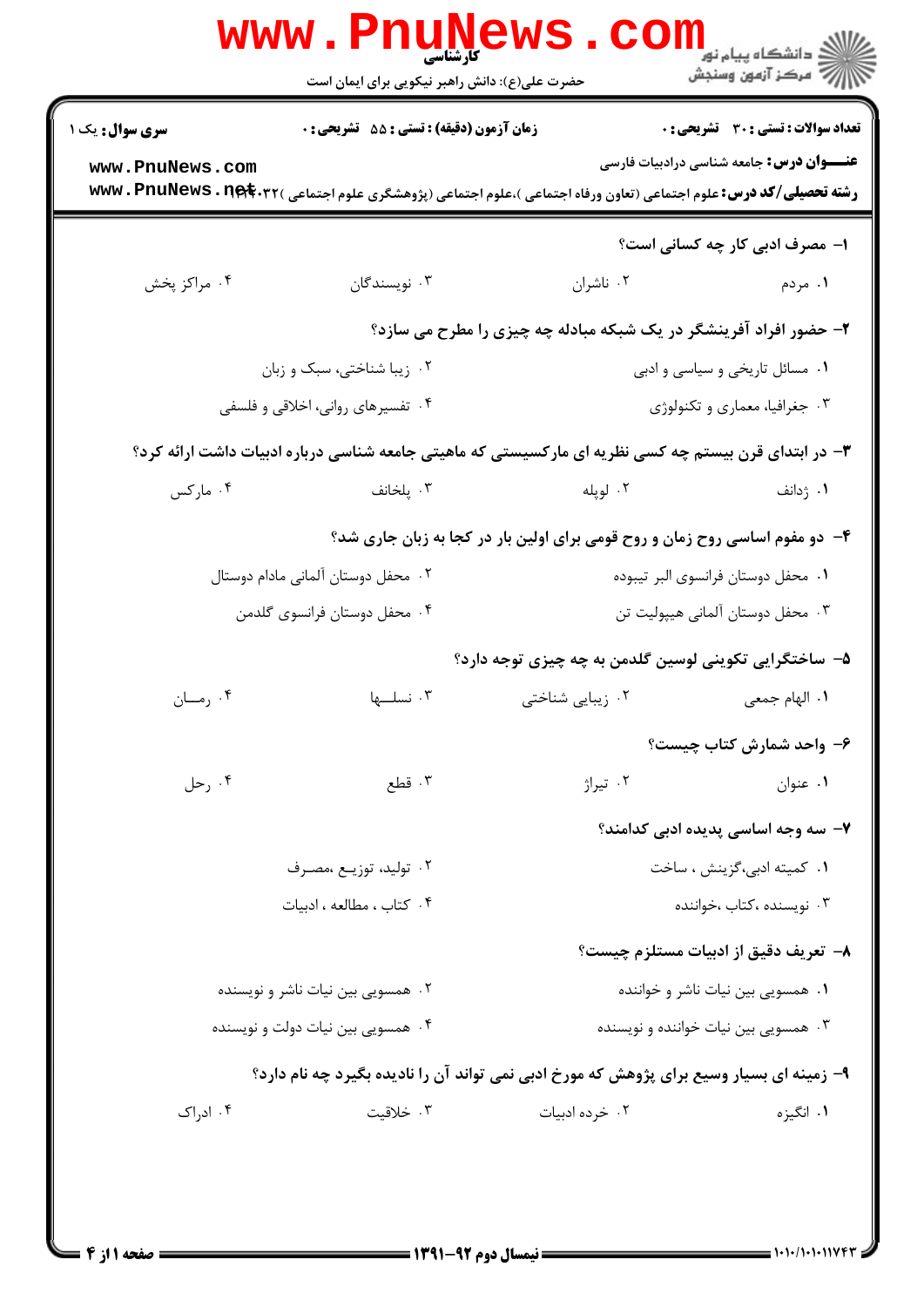|                                                                                                                                                  | www . Pni<br>حضرت علی(ع): دانش راهبر نیکویی برای ایمان است                                                        |                                                             | د دانشگاه پیام نور<br>ا∛ مرکز آزمون وسنجش                                    |  |
|--------------------------------------------------------------------------------------------------------------------------------------------------|-------------------------------------------------------------------------------------------------------------------|-------------------------------------------------------------|------------------------------------------------------------------------------|--|
| <b>سری سوال : ۱ یک</b>                                                                                                                           | زمان آزمون (دقيقه) : تستى : 55 تشريحى : 0                                                                         |                                                             | تعداد سوالات : تستى : 30 - تشريحي : 0                                        |  |
| www.PnuNews.com                                                                                                                                  |                                                                                                                   |                                                             | <b>عنــــوان درس:</b> جامعه شناسی درادبیات فارسی                             |  |
|                                                                                                                                                  | رشته تحصیلی/کد درس: علوم اجتماعی (تعاون ورفاه اجتماعی )،علوم اجتماعی (پژوهشگری علوم اجتماعی ) www . PnuNews . net |                                                             |                                                                              |  |
| ∙ا− ادبیات حاشیه ای یا خرده ادبیات ًبا چه عاملی معین می شود؟                                                                                     |                                                                                                                   |                                                             |                                                                              |  |
|                                                                                                                                                  | ۰۲ خصوصیات انتزاعی نویسنده                                                                                        |                                                             | ۰۱ خصوصیات انتزاعی خواننده                                                   |  |
|                                                                                                                                                  | ۰۴ خصوصیات انتزاعی اثر                                                                                            |                                                             | ۰۳ با نوعی مــــبادله                                                        |  |
| 11- براساس چه روشی می توان به سیر تحول یک سبک یا نوع ادبی پرداخت؟                                                                                |                                                                                                                   |                                                             |                                                                              |  |
|                                                                                                                                                  | ۲. درک جامعه شناختی                                                                                               |                                                             | ۰۱ نقد اثر ادبی                                                              |  |
|                                                                                                                                                  | ۰۴ ادبیات تطبیقی                                                                                                  |                                                             | ۰۳ گذار از فرسایش تاریخی                                                     |  |
| ۱۲- رونق مجدد آثار شکسپیر در قرن هجدهم ناشی از چه عاملی بود؟                                                                                     |                                                                                                                   |                                                             |                                                                              |  |
|                                                                                                                                                  | ۰۲ ظهور اولین رومانتیک ها                                                                                         |                                                             | ٠١. نظام هاي بازيابي                                                         |  |
|                                                                                                                                                  | ۰۴ گذار از فرسایش تاریخی                                                                                          |                                                             | ۰۳ وجود سمبليست ها                                                           |  |
|                                                                                                                                                  |                                                                                                                   |                                                             | ۱۳- هرم سنی جمعیت ادبی دارای چه ویژگی می باشد؟                               |  |
|                                                                                                                                                  |                                                                                                                   |                                                             | ۰۱ زنگی شکل و دارای منــحنی مطلوبند                                          |  |
|                                                                                                                                                  |                                                                                                                   |                                                             | ۰۲ از نظر شمارش معلومند و به برهه های زمانی تعلق ندارند                      |  |
|                                                                                                                                                  |                                                                                                                   | ۰۳ به طور اسف باری باز و بسته می شوند و شکل مطلوبی ندارند   |                                                                              |  |
|                                                                                                                                                  |                                                                                                                   | ۰۴ توزیع خیلی تند دارد و به صورت خیلی گسترده تغییر می پذیرد |                                                                              |  |
| ۱۴- جمع نویسندگانی است از همه سنین که به مناسبت بعضی وقایع قلم به دست می گیرند و صحنه ادبی را اشغال می کنند؟                                     |                                                                                                                   |                                                             |                                                                              |  |
| ۰۴ نهاد                                                                                                                                          | ۰۳ قوم                                                                                                            | ۰۲ گروه                                                     | ٠١ نسل                                                                       |  |
|                                                                                                                                                  |                                                                                                                   |                                                             | ۱۵- معمولاً محیط های ادبی، از نسلی به نسل دیگر در چه حوزه ای تمرکز می یابند؟ |  |
|                                                                                                                                                  | ۰۲ حوزه پایینی سلسله مراتب اجتماعی                                                                                |                                                             | ۰۱ نخبگان و هنرمندان                                                         |  |
|                                                                                                                                                  | ۰۴ حوزه میانی سلسله مراتب اجتماعی                                                                                 |                                                             | ۰۳ کارمندان و کارکنان عالیرتبه                                               |  |
| ۱۶– در کدام نوع کسب در آمد، شخص یا نهادی ًهزینه زندگی نویسنده را تامین می کند ًولی در عوض انتظار دارد نویسنده نیاز<br>فرهنگی او را برآورده سازد؟ |                                                                                                                   |                                                             |                                                                              |  |
| ۰۴ درامد درونی                                                                                                                                   | ۰۳ خودبسندگی مالی                                                                                                 | ۰۲ حقوق مولف                                                | ۰۱ حمایت ادبی                                                                |  |
|                                                                                                                                                  | $\frac{1}{2}$ (was avec the figure )                                                                              |                                                             | 1.1.11.1.11VFF                                                               |  |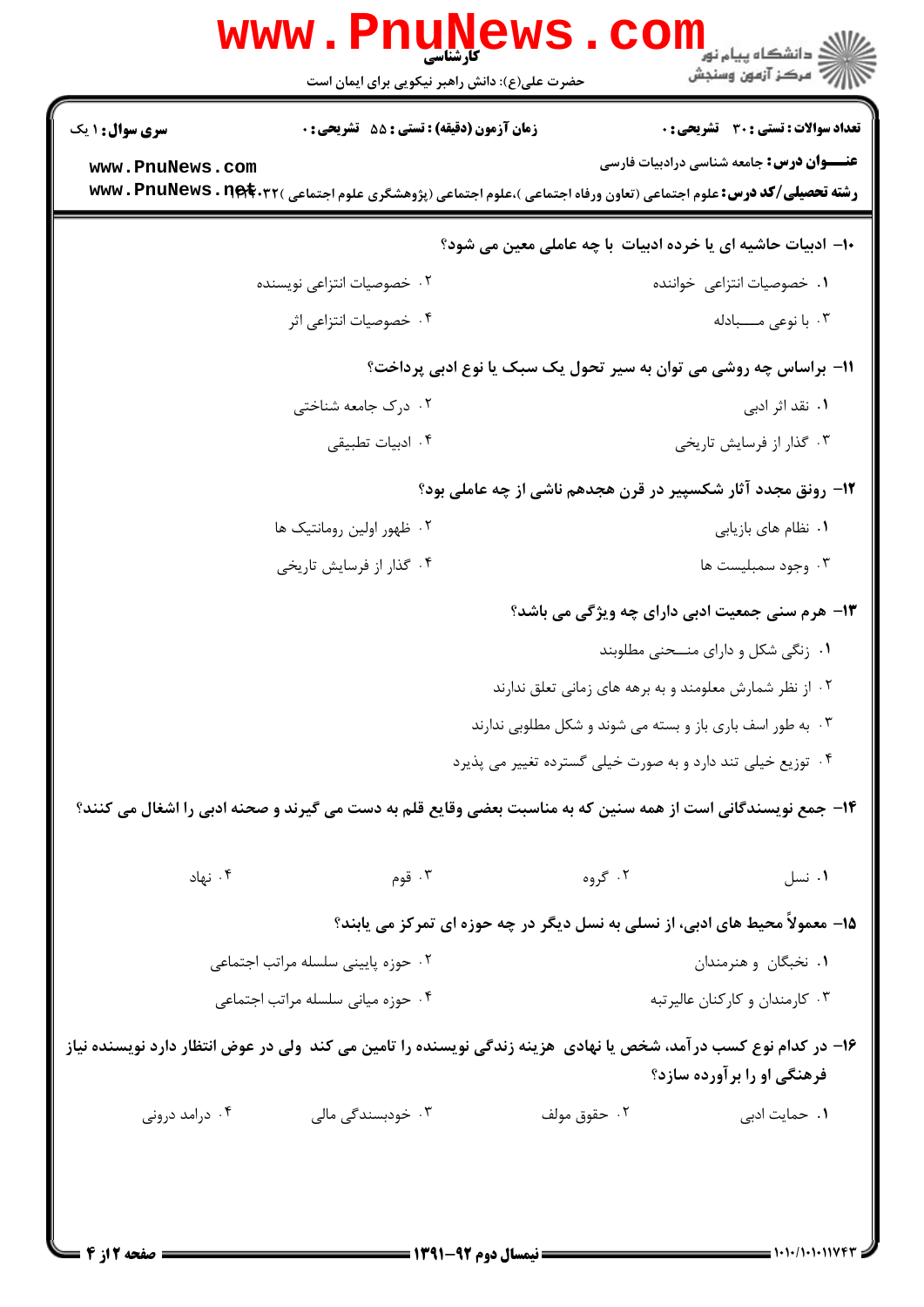|                                                                                                                                                                                                                                                                    | <b>www.PnuNews</b><br>کارشناسی<br>حضرت علی(ع): دانش راهبر نیکویی برای ایمان است |                                                                            | رد دانشڪاه پيام نور ■<br>ا <i>را</i> =<br>مرڪز آزمون وسنڊش |  |
|--------------------------------------------------------------------------------------------------------------------------------------------------------------------------------------------------------------------------------------------------------------------|---------------------------------------------------------------------------------|----------------------------------------------------------------------------|------------------------------------------------------------|--|
| <b>سری سوال : ۱ یک</b>                                                                                                                                                                                                                                             | زمان آزمون (دقیقه) : تستی : 55 آتشریحی : 0                                      |                                                                            | تعداد سوالات : تستى : 30 - تشريحي : 0                      |  |
| www.PnuNews.com                                                                                                                                                                                                                                                    |                                                                                 |                                                                            | <b>عنــــوان درس:</b> جامعه شناسی درادبیات فارسی           |  |
| <b>رشته تحصیلی/کد درس:</b> علوم اجتماعی (تعاون ورفاه اجتماعی )،علوم اجتماعی (پژوهشگری علوم اجتماعی ) <b>www . PnuNews . n<del>et</del> . r</b> ۲<br>۱۷– چه عاملی موجب می گردد تا حقوق اقتباس شده از آثار و ترجمه میان نویسنده و ناشر از اهمیت بالایی برخوردار شود؟ |                                                                                 |                                                                            |                                                            |  |
|                                                                                                                                                                                                                                                                    | ۰۲ اساسنامه                                                                     |                                                                            | ۰۱ قانونگزاری                                              |  |
|                                                                                                                                                                                                                                                                    | ۰۴ چاپ مجدد اثر                                                                 |                                                                            | ۰۳ توافقنامه های بین المللی                                |  |
|                                                                                                                                                                                                                                                                    |                                                                                 | ۱۸– چه عاملی تعیین کننده دوران اصلاحات(رفرم) به شمار می آید؟               |                                                            |  |
| ۰۴ نوزایی در ادبیات                                                                                                                                                                                                                                                | ۰۳ قرائت آثار                                                                   | ۲. انقلاب صنعتی                                                            | ٠١. انتشار تورات                                           |  |
|                                                                                                                                                                                                                                                                    |                                                                                 | ۱۹– در کار انتشارات، کمیته ادبی چه عملی را بر عهده دارد؟                   |                                                            |  |
| ۰۴ بازرگانی                                                                                                                                                                                                                                                        | ۰۳ پخش                                                                          | ۰۲ گزینش                                                                   | ۰۱ ساخت                                                    |  |
|                                                                                                                                                                                                                                                                    |                                                                                 | +۲- در کشورهای سرمایه داری حساس ترین بخش کار انتشارات چیست؟                |                                                            |  |
| ۰۴ تولید                                                                                                                                                                                                                                                           | ۰۳ توزیع                                                                        | ۰۲ تبلیغات                                                                 | ۰۱ مصرف                                                    |  |
| <b>۲۱</b> - در کدام یک از کشورها، کار نشر دستخوش رقابت نبوده و عرضه و تقاضای کتاب با یکدیگر انطباق دارند؟                                                                                                                                                          |                                                                                 |                                                                            |                                                            |  |
| ۰۴ شوروی                                                                                                                                                                                                                                                           | ۰۳ آمریکا                                                                       | ۰۲ انگلیس                                                                  | ۰۱ فرانسه                                                  |  |
| ۲۲- اشخاصی که آموزش فکری دارند، از تربیت زیبایی شناختی قوی برخوردارند و صاحب قضاوت ادبی شخصی هستند چه                                                                                                                                                              |                                                                                 |                                                                            | نامیده می شوند؟                                            |  |
| ۰۴ متنفذان                                                                                                                                                                                                                                                         | ۰۳ خبرگان                                                                       | ۰۲ فرهيختگان                                                               | ۰۱ سدشکنان                                                 |  |
|                                                                                                                                                                                                                                                                    |                                                                                 | ٢٣– معمولاً مشتريان كتب تاريخي ادبيات(ادبيات فرهيختگان) چه كساني هستند؟    |                                                            |  |
|                                                                                                                                                                                                                                                                    | ۰۲ کارمندان دولت                                                                |                                                                            | ۰۱ كارگران نيمه ماهر                                       |  |
|                                                                                                                                                                                                                                                                    | ۰۴ بازنشستگان اداری                                                             |                                                                            | ۰۳ صاحبان مشاغل آزاد و هنری                                |  |
|                                                                                                                                                                                                                                                                    |                                                                                 | ۲۴- انطباق ضروری کتاب با نیازهای خوانندگان از رهگذر چه عاملی صورت می گیرد؟ |                                                            |  |
|                                                                                                                                                                                                                                                                    | ۰۲ وسایل ارتباط جمعی                                                            |                                                                            | ٠١ اسلوب مكانيكي يكسان سازى                                |  |
|                                                                                                                                                                                                                                                                    | ۰۴ آموزش و رشد استعدادها                                                        |                                                                            | ۰۳ نقد ادبی و حاشیه نویسی                                  |  |
|                                                                                                                                                                                                                                                                    |                                                                                 |                                                                            | ۲۵– تفاوت بین اثر ادبی و نوشته معمولی در چیست؟             |  |
| ۰۴ آگاهی دهندگی                                                                                                                                                                                                                                                    | ۰۳ زیبایی شناسی                                                                 | ۰۲ ماندگار بودن اثر                                                        | ۰۱ نقدپذیر بودن                                            |  |
| ۲۶– استادان بزرگ معنویت که بر فرهنگ ها مسلطند چگونه بر گروه های اجتماعی تأثیر می گذارند؟                                                                                                                                                                           |                                                                                 |                                                                            |                                                            |  |
| ۰۴ فرزانسگی                                                                                                                                                                                                                                                        | ۰۳ ارزش توتم وار خود                                                            | ٠٢ خطـــابه ها                                                             | ۰۱ نفوذ فکری خود                                           |  |
|                                                                                                                                                                                                                                                                    |                                                                                 |                                                                            |                                                            |  |